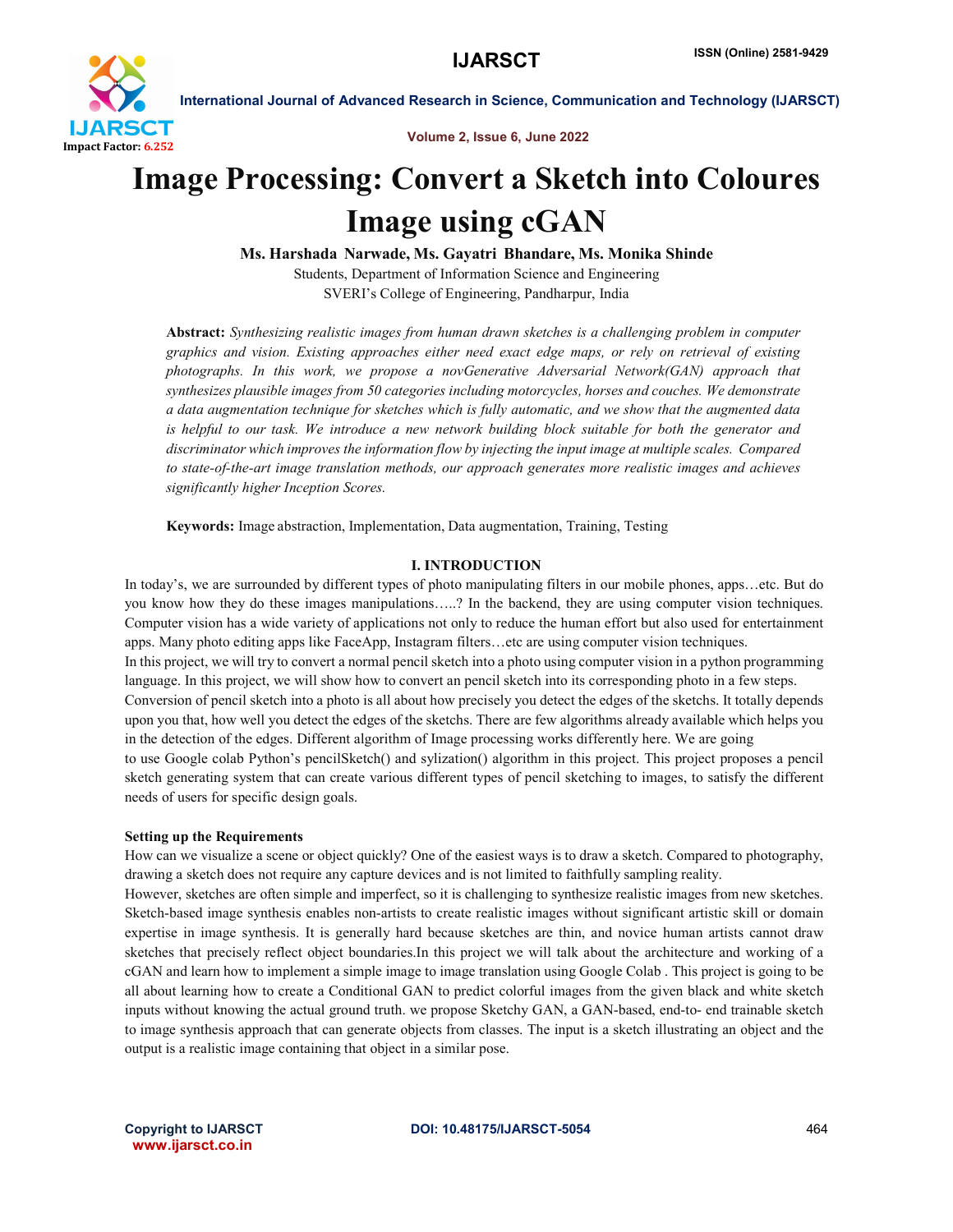

#### Volume 2, Issue 6, June 2022

### II. METHODOLOGY

In this section, we discuss how we augment the Sketchy database with Flickr images and synthesize edge maps which we hope approximate human sketches. The dataset is publicly available. image content filtering, and category selection. The major querying operation of MindFinder is sketching, which describes the main curve and structure of the image in user's mind. In addition, for some abstract concepts or complex objects that cannot be clearly drawn by normal users, our system allows users to add tags to constraint the semantic subject of return images. Generator: generate fake samples, tries to fool the Discriminator Discriminator: tries to distinguish between real and fake samples Train them against each other Repeat this and we get better Generator and Discriminator.

The rapid development of deep learning has accounted for recent exciting progress in image generation, especially the introduction of generative adversarial networks (GAN). Conditioning variables were then introduced to GAN.

#### Loading and Visualizing the Dataset

Dataset Visualization is the graphical representation of Data that contains the details of the data. This is used for the analysis of data that can be done using the visual elements, this is used to analyse big and massive processing data and try computing the result out of it.



#### Data Augmentation

Data augmentation is a strategy that enables practitioners to significantly increase the diversity of data available for training models, without actually collecting new data.

Data augmentation techniques such as cropping, padding, and horizontal flipping are commonly used to train large neural networks.



www.ijarsct.co.in

Copyright to IJARSCT **DOI: 10.48175/IJARSCT-5054** 465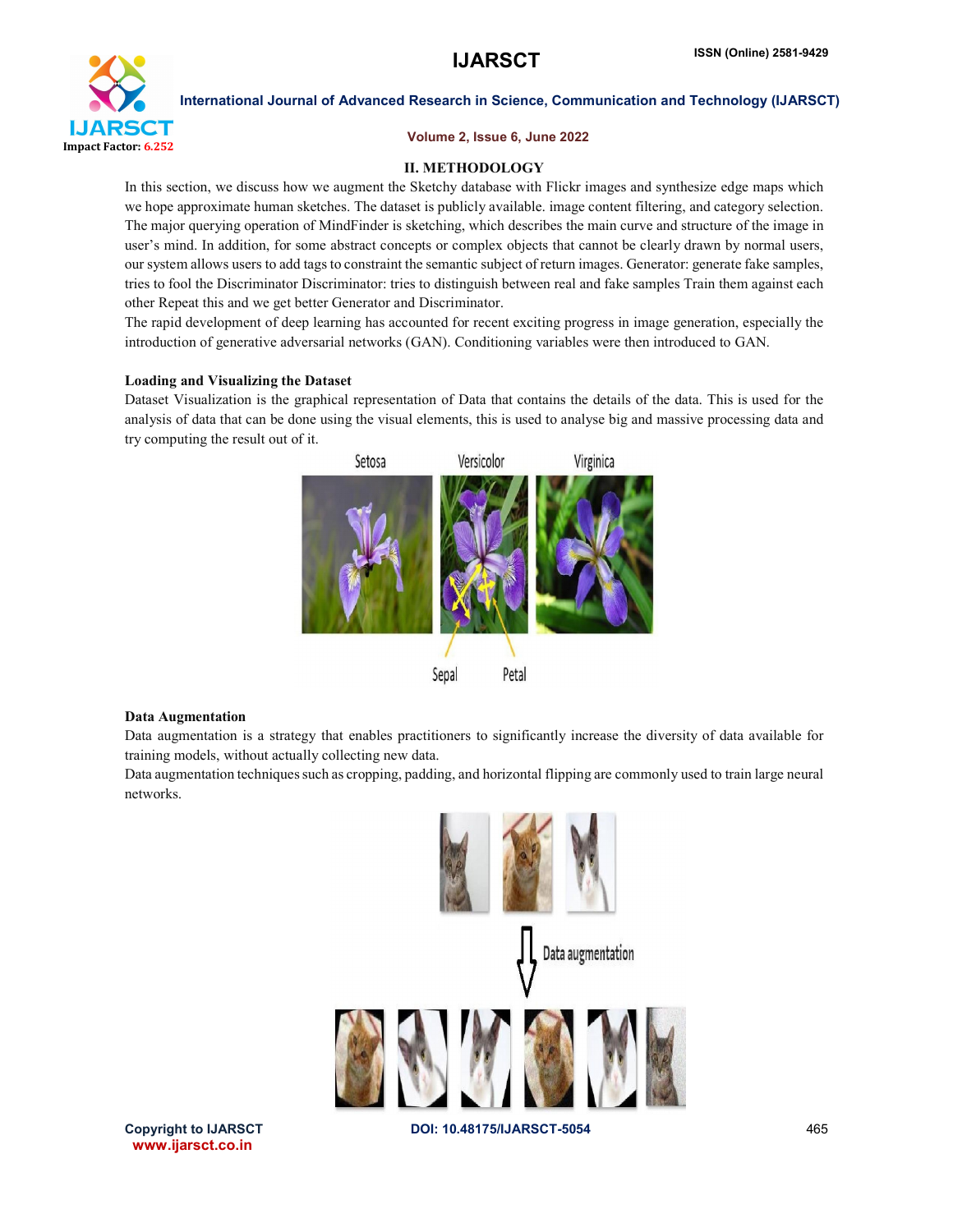

#### Volume 2, Issue 6, June 2022

### Generator Model

Let us build our U-net model for the generator of the cGAN. To avoid code redundancy I will write the convolution layers in the form of functions.

### Discriminator Model

In probabilistic terms, the discriminator models the probability of a fake sample given a set of inputs X. In a multiclass context, the discriminator models the likelihood of a sample is a particular class. Discriminator models the probability of a sample given a set of inputs X.



Loss functions: Before passing the data let us include our loss functions for generator and discriminator. Training : Let us set the hyperparameters and load our data into the model so that it can be trained

#### III. FLOWCHART



# IV. APPLICATIONS

- Map to Aerial Photos
- City scape to Photos.
- Photo Inpainting.
- Sketch to Color Images

### V. RESULT

We propose Sketchy GAN, a GAN-based, end-to-end trainable sketch to image synthesis approach that can generate objects from classes. The input is a sketch illustrating an object and the output is a realistic image containing that object in a similar pose.

www.ijarsct.co.in

# Copyright to IJARSCT **DOI: 10.48175/IJARSCT-5054** 466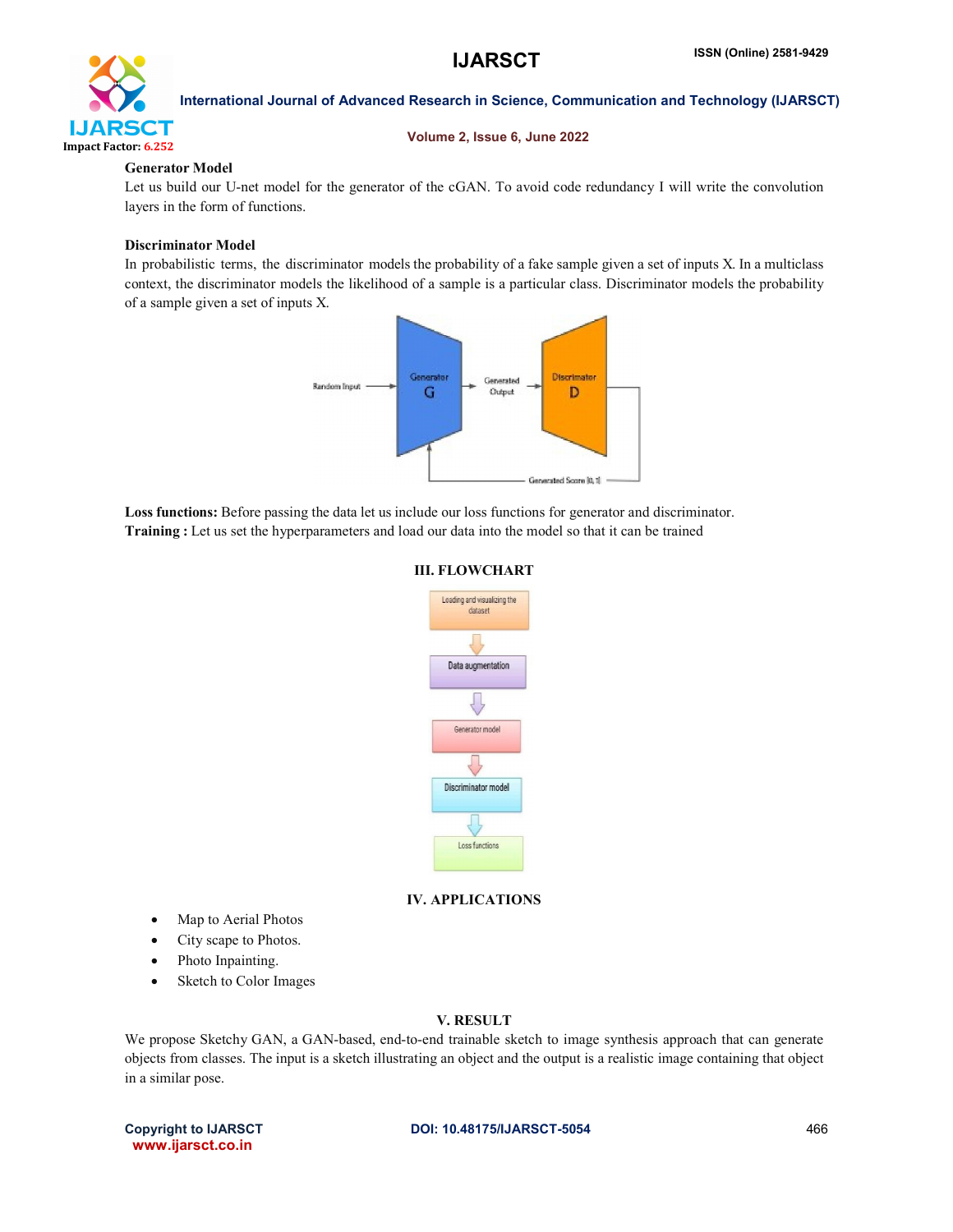



Volume 2, Issue 6, June 2022



OUTPUT 1:

INPUT2:-









www.ijarsct.co.in

Copyright to IJARSCT **DOI: 10.48175/IJARSCT-5054** 467